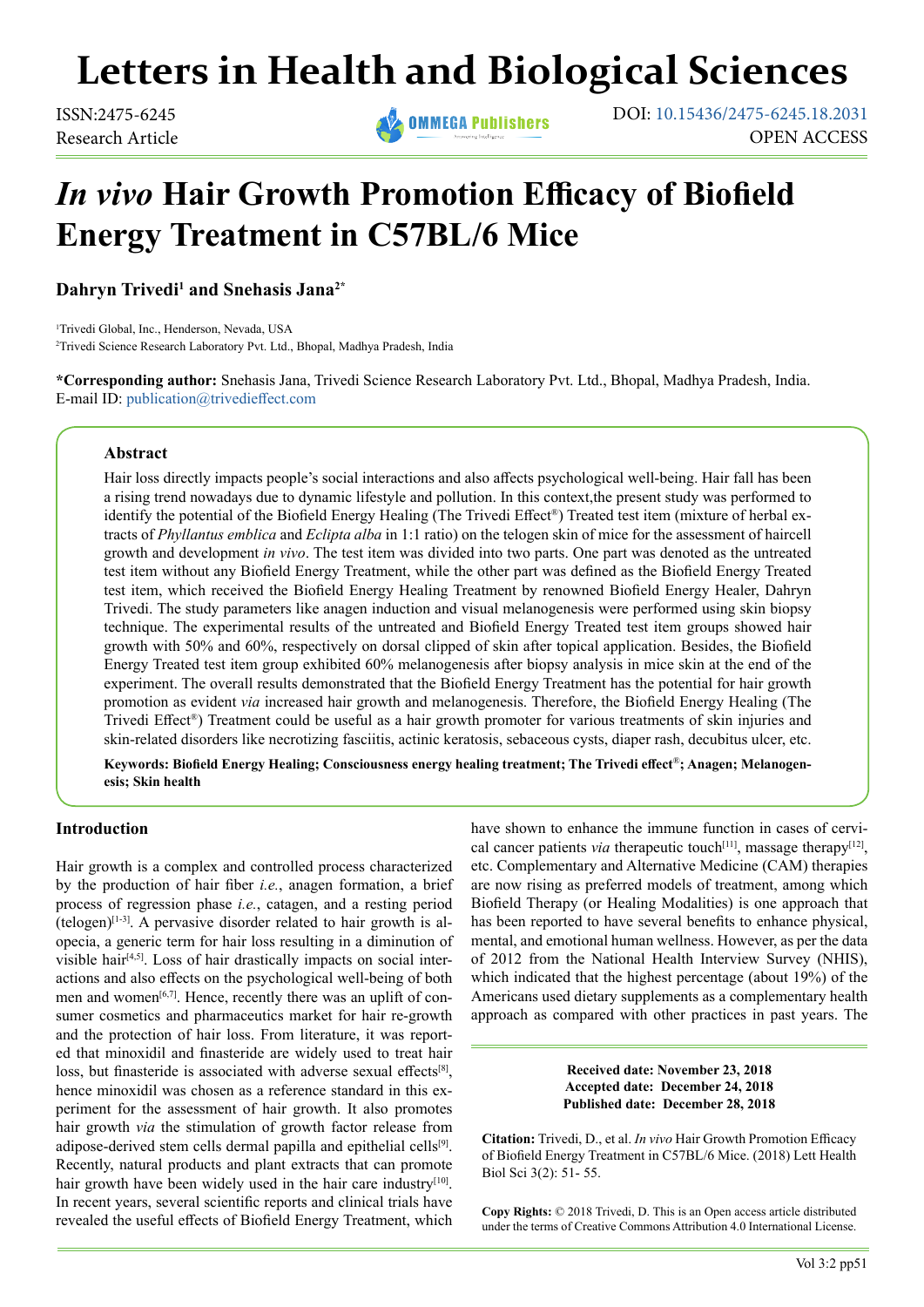National Center of Complementary and Integrative Health (NC-CIH) has recognized and accepted Biofield Energy Healing as a CAM health care approach in addition to other therapies, medicines and practices such as natural products, deep breathing, yoga, Tai Chi, Qi Gong, chiropractic/osteopathic manipulation, meditation, massage, special diets, homeopathy, progressive relaxation, guided imagery, acupressure, acupuncture, relaxation techniques, hypnotherapy, healing touch, movement therapy, pilates, rolfing structural integration, mindfulness, Ayurvedic medicine, traditional Chinese herbs and medicines, naturopathy, essential oils, aromatherapy, Reiki, and cranial sacral therapy. Human Biofield Energy has subtle energy that can work efficiently<sup>[13]</sup>. CAM therapies have been practiced worldwide with reported clinical benefits in different health disease profiles<sup>[14]</sup>. This energy can be harnessed and transmitted by the experts into living and non-living things via the process of Biofield Energy Healing. Biofield Energy Treatment (The Trivedi Effect®) has been published in numerous peer-reviewed science journals with significant outcomes in many scientific fields such as cancer research<sup>[15,16]</sup>, microbiology<sup>[17-20]</sup>, biotechnology<sup>[21,22]</sup>, pharmaceutical science[\[23-26\]](#page-4-1), agricultural scienc[e\[27-30\]](#page-4-2), materials science[\[31-34\]](#page-4-3), nutraceuticals[\[35,36\]](#page-4-4), skin health, human health and wellness.

Based on the literature information and importance of Biofield Energy Healing Treatment on various fields, the authors sought to evaluate the impact of the Biofield Energy Treatment (The Trivedi Effect®) on the test item (the mixture of herbal extracts of *Phyllantus emblica* and *Eclipta alba* in 1:1 ratio) for hair cells growth activity with respect to the assessment of different hair growth parameters like anagen induction in terms of hair growth score and melanogenesis using standard biopsy assays in male C57BL/6 mice.

# **Materials and Methods**

#### **Chemicals and reagents**

The herbal extracts of *Phyllantus emblica* and *Eclipta alba* were procured from M/s. Sanat Products Ltd., India. Minoxidil sulphate (positive control) was purchased from Dr. Reddy's Laboratories Ltd, India. All the other chemicals used in this experiment were analytical grade procured from India.

#### **Experimental animals**

Randomly breed male C57BL/6 mice with body weight ranges between 22 to 24 gm were used in this experiment. The animals were purchased from M/s. Vivo Bio Tech Ltd., Hyderabad, India. Animals were randomly divided into four groups based on their body weight. They were kept individually in sterilized polypropylene cages with stainless steel top grill having provision for holding pellet feed and drinking water bottle fitted with stainless steel sipper tube. The test facility was registered for breeding and experiment of animals with the Committee for the Purpose of Control and Supervision of Experiments on Animals (CPCSEA), Ministry of Environment and Forest, Govt. of India. The study was approved by the Institutional Animal Ethics Committee and the husbandry conditions were maintained as per CPCSEA recommendations (IAEC No.: IAEC/41/502). All the procedures and protocols related to animal experiment were approved and followed by the institutional animal ethics committee (IAEC). All the animals were housed under standard

experimental conditions, with room temperature  $(22 \pm 3^{\circ}C)$ , relative humidity (30% to 70%).

#### **Experimental design**

Animals were grouped into following treatment groups. Group 1 was served as a vehicle control (Polyethylene glycol - PEG: Ethyl alcohol). Group 2 was defined as the positive control (minoxidil). Group 3 was defined as the untreated test item (mixture of herbal extracts) and group 4 defined as the Biofield Energy Treated test item (mixture of herbal extracts).

#### **Biofield energy healing approach**

The combination of herbal extracts of *Phyllantus emblica* and *Eclipta alba* in 1:1 ratio was used as the test item in this experiment. The test item was divided into two parts. One part was considered as the untreated test item, where no Biofield Energy Healing Treatment was provided. Further, the untreated group was treated with "sham" healer for better comparison purpose. The "sham" healer did not have any knowledge about the Biofield Energy Healing Treatment. Second part of the test item was received Biofield Energy Healing Treatment (known as The Trivedi Effect<sup>®</sup>) under laboratory conditions for  $\sim$ 5 minutes through the Dahryn Trivedi's unique Biofield Energy Transmission process to the test item. Biofield Energy Healer in this study did not visit the laboratory, nor had any contact with the test samples. After that, the Biofield Energy Treated and untreated test items were kept in similar sealed conditions and used for the study as per the study plan.

#### **Clipping of animals**

The telogen skin (visually pink skin) of the test animals was exposed by gentle clipping of hair from the dorsal back (approx. 4 x 4cm<sup>2</sup> ) using an electric clipper one day before the application with the test items/positive control/vehicle.

#### **Body weight**

Body weight of each animal was recorded before the topical application of the test item to the animals and then body weight was taken once a week throughout the study.

### **Visual melanogenesis**

The animals in each group were observed by visual examination of the color of the area of dorsal skin of the animal. The skin color change was scored on a scale of 0-3 based upon the visual observations. The criterion of scoring the hair growth of animals is described in Table 1.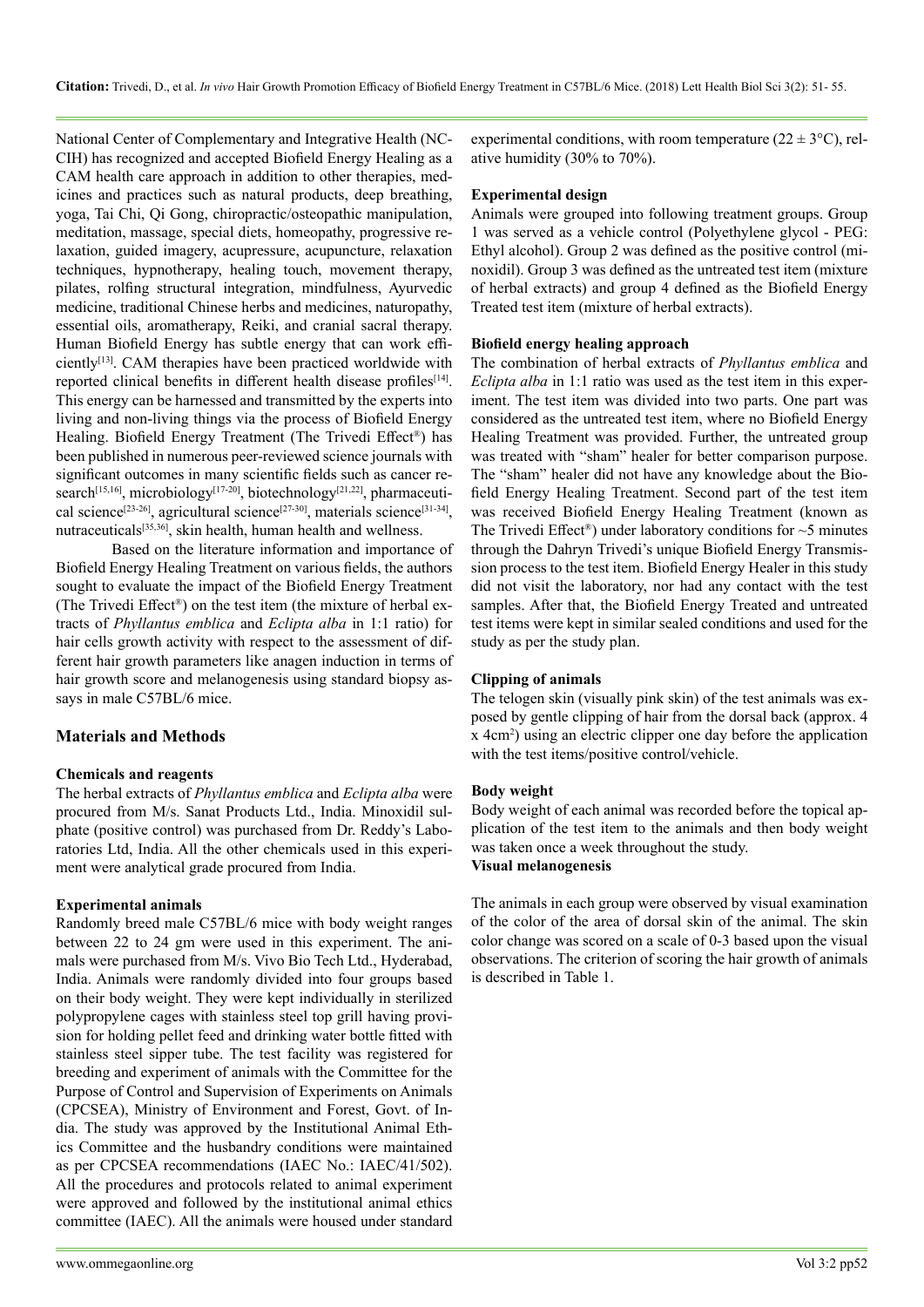| S. No. | Observation                                                                                                                  | Hair growth score |
|--------|------------------------------------------------------------------------------------------------------------------------------|-------------------|
|        | No hair growth, pink skin                                                                                                    |                   |
|        | Skin color changes from pink to gray/<br>light gray without visible hair growth                                              | 0.5               |
|        | Skin color changes from gray/light grey<br>to dark gray/black without visible hair<br>growth, indicating the onset of anagen |                   |
|        | Sparse hair growth                                                                                                           | 1.5               |
|        | Diffuse short hair growth                                                                                                    | っ                 |
|        | Moderate hair growth                                                                                                         | 2.5               |
|        | Dense, normal coat hair                                                                                                      |                   |

**Table 1:** Hair growth scoring and grading criteria

#### **Statistical analysis**

Data were represented as mean  $\pm$  standard error of mean (SEM) and also as percentage of the respective parameters. For statistical analysis Sigma-Plot (version 11.0) was used as a statistical tool. Statistically significant values were set at the level of  $p \leq$ 0.05.

#### **Results and Discussion**

#### **General health status**

During the course of the study, there were no signs of behavioral changes, reaction to treatment or ill health observed in the animals treated with the test items.

#### **Body weight**

Treatment with the test items did not lead to any adverse effects on body weight in any of the animals during the study (Data not shown).

#### **Anagen induction and hair growth**

In a vehicle control group, no anagen induction or hair growth was observed in any of the animals. The percent increased of bulb thickness of the untreated and Biofield Energy Treated test items are shown in Figure 1. The positive control, minoxidil solution led to anagen induction followed by hair growth in four animals out of four *i.e*., 100%. The results showed that the untreated test item showed a visual anagen induction on dorsal clipped of skin in four animals out of four followed by hair growth in two animals out of four *i.e.*, 50% after topical application. Moreover, the Biofield Energy Treated test item showed a visual anagen induction on dorsal clipped of the skin followed by hair growth after topical application in three mice out of five *i.e*., 60%. From Figure 1, it was stated that the Biofield Energy Treated test item group started early hair growth (on day 9) compared to the untreated test item group (on day 12). From the literature it was reported that an *in vivo* assay which measures the induction of hair follicle growth of resting (telogen) follicles to enter active growth (anagen) in normal laboratory mice (C57 B1-6), i.e., animals with a normal hair cycle<sup>[37-39]</sup>. Overall, this improvement of hair growth in the Biofield Energy Treated test item group compared to the untreated test item group might be due to the effect of Consciousness Energy Healing Treatment by a renowned Biofield Energy Healer (The Trivedi Effect®).



**Figure 1:** Assessment of mean hair growth score of the untreated and Biofield Energy Treated test item (1:1 mixture of herbal extracts of *Phyllantus emblica* and *Eclipta alba*) in male C57BL/6 mice. All the values were expressed as mean  $\pm$  standard error of mean (SEM). n=4/5.

#### **Visual melanogenesis by skin biopsy**

At the end of experiment, visual melanogenesis was recorded in the peeled skin of all the groups. No visual melanogenesis was recorded in the peeled skin of animals treated with vehicle. However, in minoxidil treated group showed that the melanogenesis was observed in the peeled skin of four animals out of four animals *i.e*., 100%. Moreover, the untreated and Biofield Energy Treated test items exhibited 100% and 60%, respectively of melanogenesis after treatment with the mixture of herbal extracts of 1:1 ratio of *Phyllantus emblica* and *Eclipta alba* in mice (Figure 2).



**Figure 2:** Representative biopsy photomicrograph of the various treatment groups showing hair growth at the end of experiment in mice.

Overall, the Biofield Energy Treated test item significantly exhibited hair growth formation *i.e.*, promotes hair growth. Based on that it is assumed that in this experiment the improvement of hair cell growth and development was due to the impact of The Trivedi Effect® - Biofield Energy Healing Treatment.

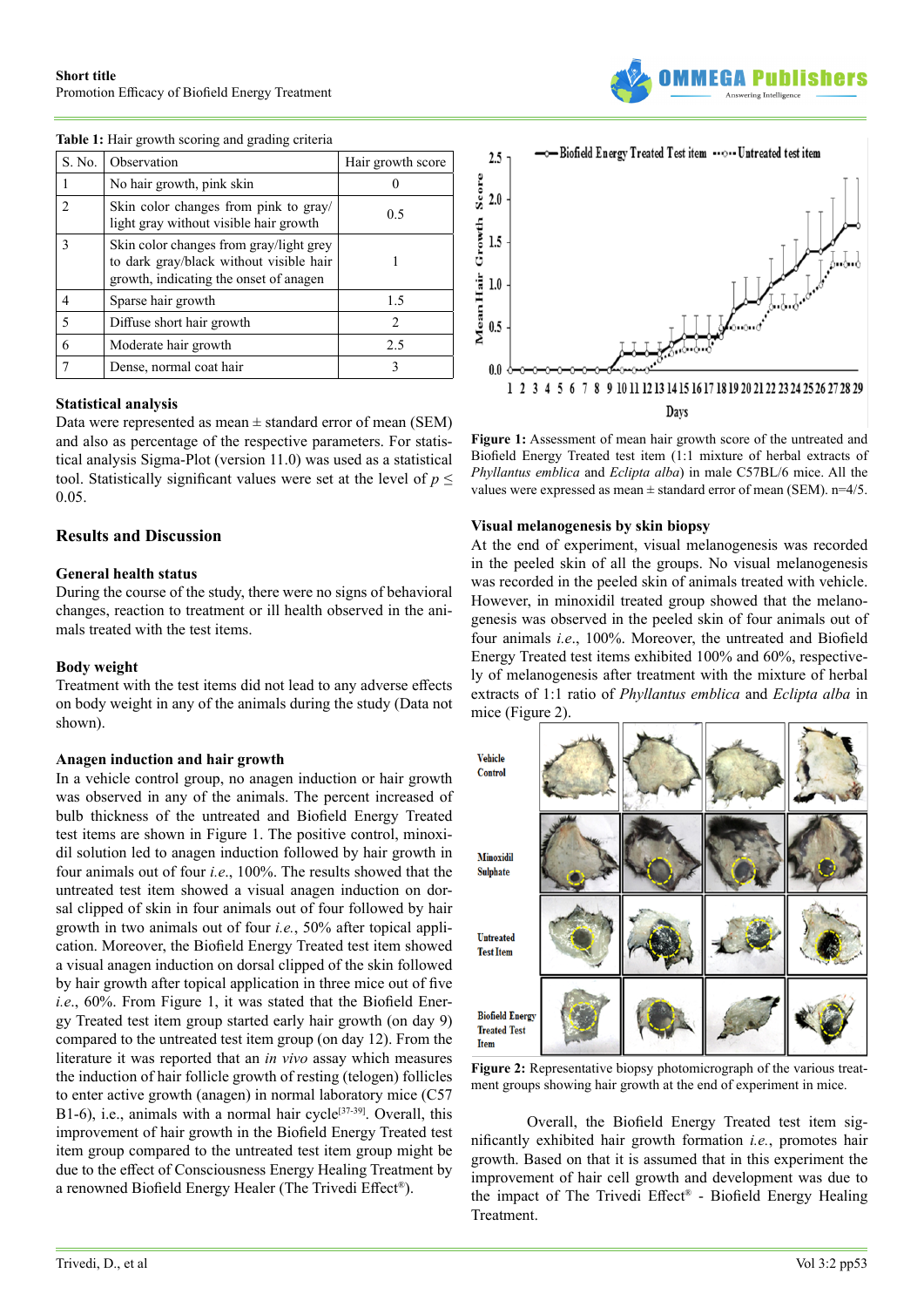## **Conclusions**

In the present study, *in vivo* hair growth promotion efficacy of the Biofield Energy Treated test item was screened using C57BL/6 mice. Animals were topically treated with the test item, positive control and vehicle. The present study revealed that after topical application of the Biofield Energy Treated test item led to faster anagen induction and faster rate of hair growth in 3/5 (60%) animals. Whereas, animal treated with untreated test item led to anagen induction followed by hair growth in 2/4 (50%) animals at a slower rate compared to the Biofield Energy Treated test item group. Hence, based on the current study it can be concluded that treatment with Biofield Energy led to faster anagen induction and faster hair growth promotion efficacy as compared to the untreated test item group. In conclusion, The Trivedi Effect® - Consciousness Energy Healing Treatment might act as an effective hair growth enhancer and it can be used as a complementary and alternative treatment for the prevention of various types of skin-related disorders *viz.* necrotizing fasciitis, actinic keratosis, sebaceous cysts, diaper rash, decubitus ulcer etc. Besides, it might be useful to improve cell-to-cell communication, normal cell growth, cell differentiation, neurotransmission, cell cycling and proliferation, hormonal balance, skin health, immune and cardiovascular functions. Besides, it can also be utilized in organ transplants (for example kidney transplants, liver transplants and heart transplants), hormonal imbalance, aging, and various immune-related disease conditions such as Ulcerative Colitis, Alzheimer's Disease, Dermatitis, Irritable Bowel Syndrome, Asthma, Hashimoto Thyroiditis, Pernicious Anemia, Sjogren Syndrome, Multiple Sclerosis, Aplastic Anemia, Hepatitis, Diverticulitis, Graves' Disease, Dermatomyositis, Diabetes, Myasthenia Gravis, Parkinson's Disease, Atherosclerosis, Systemic Lupus Erythematosus, stress, etc. with a safe therapeutic index to improve overall health, and quality of life.

**Acknowledgements:** Authors gratefully acknowledged to Trivedi Global, Inc., Trivedi Science, Trivedi testimonials and Trivedi master wellness for their support. In addition, authors are thankful for the support of Dabur research foundation for conducting this study.

#### **References**

- <span id="page-3-0"></span>1. Hardy, M.H. The secret life of the hair follicle. (1992) Trends Genet 8(2): 55-61. [Pubmed](https://www.ncbi.nlm.nih.gov/pubmed/1566372) | [Crossref](https://doi.org/10.1016/0168-9525(92)90350-D) | [Others](https://www.sciencedirect.com/science/article/pii/016895259290350D)
- 2. Paus, R, Cotsarelis, G. The biology of hair follicles. (1999) N Engl J Med 341(7): 491-497. [Pubmed](https://www.ncbi.nlm.nih.gov/pubmed/10441606) | [Crossref](https://doi.org/10.1056/NEJM199908123410706) | [Others](https://www.nejm.org/doi/10.1056/NEJM199908123410706)
- 3. Stenn, K.S., Combates, N.J., Eilertsen, K.J., et al. (1996) Hair follicle growth controls. Dermatol Clin 14(4): 543-558. [Pubmed](https://www.ncbi.nlm.nih.gov/pubmed/9238315) | Crossref | Others
- <span id="page-3-1"></span>4. Gordon, K.A., Tosti, A. Alopecia: Evaluation and treatment. (2011) Clin Cosmet Investig Dermatol 4: 101-106. [Pubmed](https://www.ncbi.nlm.nih.gov/pubmed/21833160) | [Crossref](https://doi.org/10.2147/CCID.S10182) | [Others](https://www.dovepress.com/alopecia-evaluation-and-treatment-peer-reviewed-article-CCID)
- 5. Alsantali, A. Alopecia areata: A new treatment plan. (2011) Clin Cosmet Investig Dermatol 4: 107-115. [Pubmed](https://www.ncbi.nlm.nih.gov/pubmed/21833161) | [Crossref](https://doi.org/10.2147/CCID.S22767) | [Others](https://www.dovepress.com/alopecia-areata-a-new-treatment-plan-peer-reviewed-article-CCID)
- <span id="page-3-2"></span>6. Nigel, H. (2005) The psychological impact of alopecia.

# BMJ 331:951. Pubmed | [Crossref](https://doi.org/10.1136/bmj.331.7522.951) | [Others](https://www.bmj.com/content/331/7522/951)

7. Peters, E.M.J., Muller, Y., Snaga, W., et al. Hair and stress: A pilot study of hair and cytokine balance alteration in healthy young women under major exam stress. (2017) PLoS One 12: e0175904

<span id="page-3-3"></span>[Pubmed](https://www.ncbi.nlm.nih.gov/pubmed/28423056) | [Crossref](https://doi.org/10.1371/journal.pone.0175904) | [Others](https://journals.plos.org/plosone/article?id=10.1371/journal.pone.0175904)

- 8. Vesoulis, Z.A., Attarian, S.J., Zeller, B., et al. Minoxidil-associated anorexia in an infant with refractory hypertension. (2014) Pharmacotherapy 34(12): e341-e344. [Pubmed](https://www.ncbi.nlm.nih.gov/pubmed/25280267) | Crossref | Others
- <span id="page-3-4"></span>9. Choi, N., Shin, S., Song, S.U., et al. Minoxidil promotes hair growth through stimulation of growth factor release from adipose-derived stem cells. (2018) Int J Mol Sci 19(3): 691.

#### <span id="page-3-5"></span>[Pubmed](https://www.ncbi.nlm.nih.gov/pubmed/29495622) | [Crossref](https://doi.org/10.3390/ijms19030691) | [Others](https://www.mdpi.com/1422-0067/19/3/691)

- 10. Dhanotia, R., Chauhan, N.S., Saraf, D.K., et al. Effect of Citrullus colocynthis Schrad fruits on testosterone-induced alopecia. (2011) Nat Prod Res 25: 1432-1443. [Pubmed](https://www.ncbi.nlm.nih.gov/pubmed/19764005) | [Crossref](https://doi.org/10.1080/14786410802632820) | [Others](https://www.tandfonline.com/doi/abs/10.1080/14786410802632820)
- <span id="page-3-6"></span>11. Lutgendorf, S.K., Mullen-Houser, E., Russell, D., et al. Preservation of immune function in cervical cancer patients during chemoradiation using a novel integrative approach. (2010) Brain Behav and Immun 24(8): 1231-1240. [Pubmed](https://www.ncbi.nlm.nih.gov/pubmed/20600809) | [Crossref](https://doi.org/10.1016/j.bbi.2010.06.014) | [Others](https://www.sciencedirect.com/science/article/pii/S088915911000173X?via%3Dihub)
- <span id="page-3-7"></span>12. Ironson G, Field T, Scafidi F, Hashimoto M, Kumar M et al. (1996) Massage therapy is associated with enhancement of the immune system's cytotoxic capacity. Int J Neurosci 84: 205-217.

<span id="page-3-8"></span>Pubmed | Crossref | Others

13. Jain, S., Hammerschlag, R., Mills, P., et al. Clinical studies of biofield therapies: Summary, methodological challenges, and recommendations. (2015) Glob Adv Health Med 4: 58- 66.

<span id="page-3-9"></span>[Pubmed](https://www.ncbi.nlm.nih.gov/pubmed/26665043) | [Crossref](https://doi.org/10.7453/gahmj.2015.034.suppl) | [Others](https://journals.sagepub.com/doi/10.7453/gahmj.2015.034.suppl)

14. Rubik, B. The biofield hypothesis: Its biophysical basis and role in medicine. (2002) J Altern Complement Med 8(6): 703-717.

<span id="page-3-10"></span>[Pubmed](https://www.ncbi.nlm.nih.gov/pubmed/12614524) | [Crossref](https://doi.org/10.1089/10755530260511711) | [Others](https://www.liebertpub.com/doi/10.1089/10755530260511711)

- 15. Trivedi, M.K., Patil, S., Shettigar, H., et al. The potential impact of biofield treatment on human brain tumor cells: A time-lapse video microscopy. (2015) J Integr Oncol 4: 141. Pubmed | Crossref | [Others](https://www.omicsonline.org/open-access/the-potential-impact-of-biofield-treatment-on-human-brain-tumor-cells-a-timelapse-video-microscopy-2329-6771-1000141.php?aid=60515)
- 16. Trivedi, M.K., Patil, S., Shettigar, H., et al. *In vitro* evaluation of biofield treatment on cancer biomarkers involved in endometrial and prostate cancer cell lines. (2015) J Cancer Sci Ther 7: 253-257. Pubmed | Crossref | [Others](https://www.omicsonline.org/open-access/in-vitro-evaluation-of-biofield-treatment-on-cancer-biomarkers-involved-in-endometrial-and-prostate-cancer-cell-lines-1948-5956-1000358.php?aid=58658)
- <span id="page-3-11"></span>17. Trivedi, M.K., Branton, A., Trivedi, D., et al. (2015) Antibiogram, biochemical reactions and biotyping of biofield treated *Providencia rettgeri.* American Journal of Health Research 3: 344-351. Pubmed | Crossref | [Others](https://www.semanticscholar.org/paper/Antibiogram-%2C-Biochemical-Reactions-and-Biotyping-Trivedi-Branton/d444f9050b1447c89bd22cad814edad9ba2f6d19)

18. Trivedi, M.K., Branton, A., Trivedi, D., et al. Antimicrobial sensitivity, biochemical characteristics and biotyping of *Staphylococcus saprophyticus*: An impact of biofield energy treatment. (2015) J Women's Health Care 4: 271. Pubmed | Crossref | [Others](https://www.trivedieffect.com/the-science/publications/microbiology-publications/antimicrobial-sensitivity-biochemical-characteristics-and-biotyping-of-staphylococcus-saprophyticus-an-impact-of-biofield-energy-treatment/)

19. Trivedi, M.K., Branton, A., Trivedi, D., et al. Antimicro-